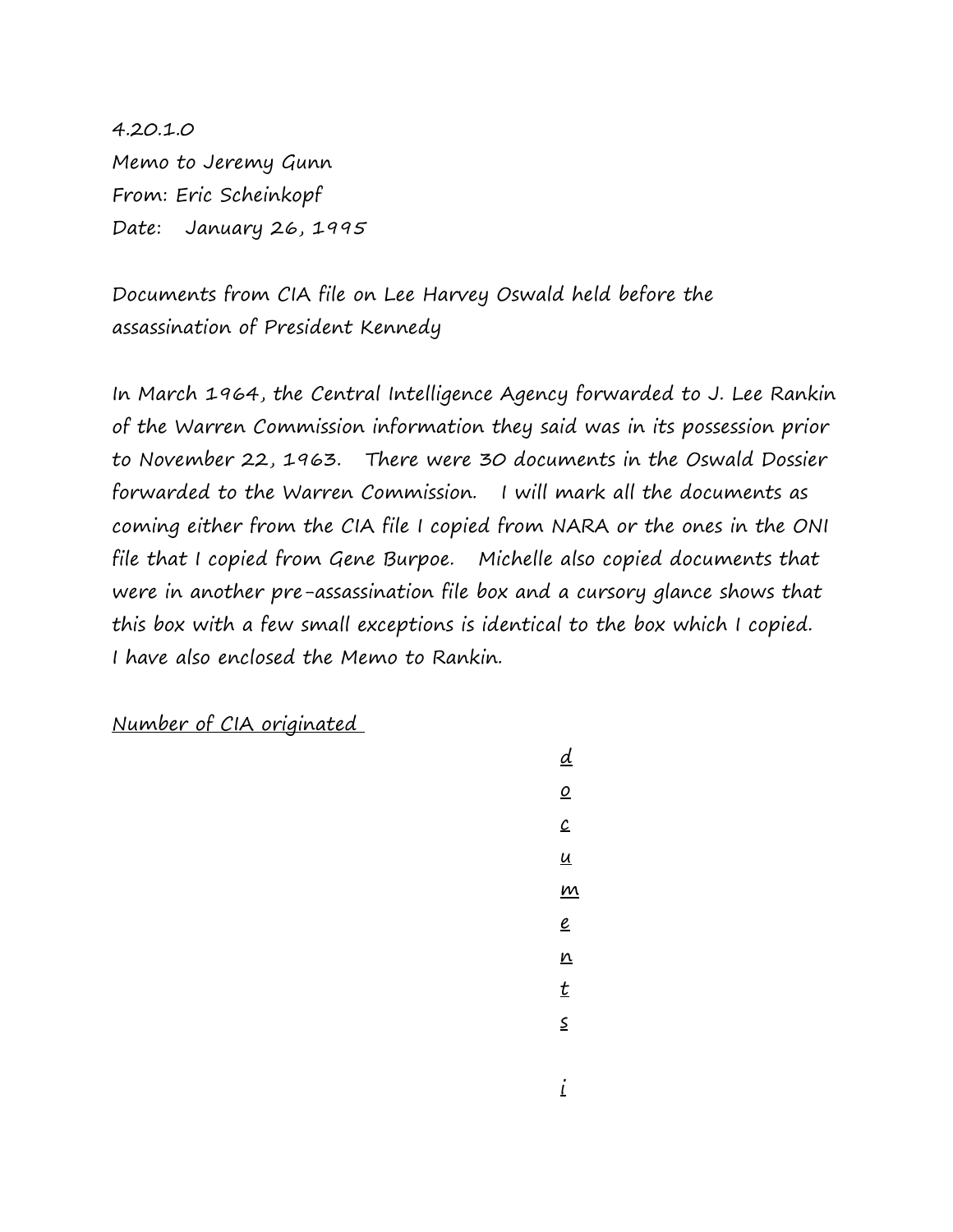n t  $h$ i s f i l e .

The number of CIA documents in the Oswald Dossier that was forwarded to the Warren Commission is small. There is a letter from the Deputy Director, Plans in response to a letter from the Director of the Bureau of Intelligence and Research at the State Department for information on "American defectors" to the Soviet bloc, the internal CIA request for the opening of the Oswald 201 file, dated December 9, 1960, an internal CIA memo of September 28, 1961 that notes Marina Oswald's request for a visa to go to the United States, and an I & NS Name Check Request from the CIA on Oswald that was headed Attention: Deputy Director, Plans, dated December 5, 1961.

Another possible CIA originated document is a request, dated 11/2/59, saying a Mr. Papich would like information concerning a recently defected ex-Marine in the USSR, a reply two days later noted that we had no information on the subject. I do not know if any of the offices involved in this exchange were CIA ones.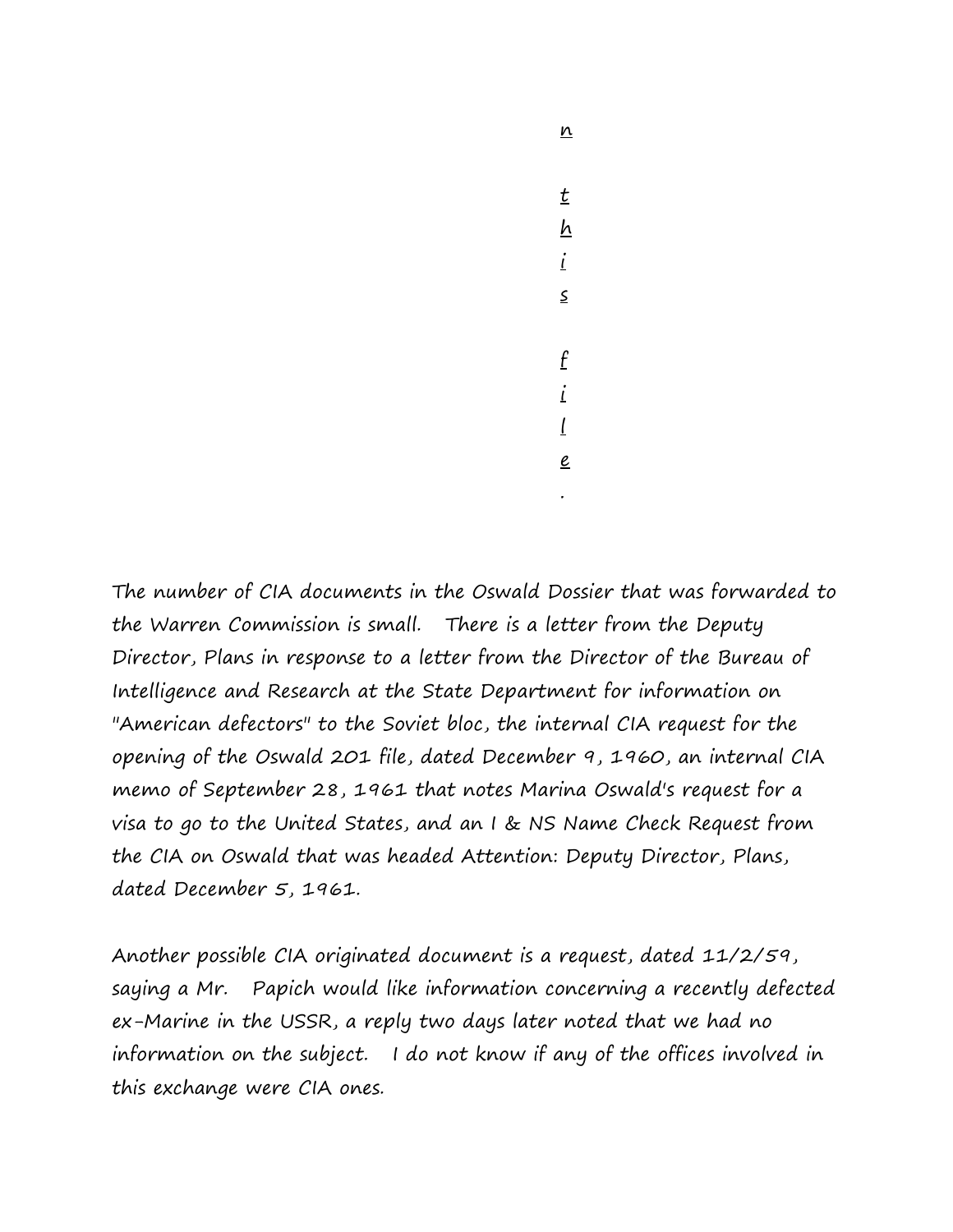Michelle also found for me, in another box we examined in College Park on the pre-assassination files, the CIA Summary Report on Oswald's activities in Mexico City. This document is dated January 31, 1964. In this report, the CIA notes that their file on Oswald was opened on December 9, 1960 to accommodate biographic information the CIA developed in response to an inquiry from the State Department on a list of American defectors in the Soviet Bloc. Oswald's name was among those on the list. The CIA also notes that until early October, 1963 the contents of the Oswald file held by them consisted entirely of press materials and disseminations received from State, the FBI and the Navy Department.

One document which I did not find at the Archives at all was an internal CIA biographical profile of Mr. Oswald dated around May 1960. However, I did find 6 CIA documents at the end of the file that dealt with Mr. Oswald's trip to Mexico City.

Another document that was not in the file which I copied at NARA was a Navy Message 20197/R/3 from March 1962. However, Gene had a copy which I have included in the file and will mark as coming from the ONI file.

I thought it prudent to compare the files sent from the FBI on internal surveillance to the ones that were in the ONI file.

An FBI report from John W. Fain of the Dallas Office, dated May 12, 1960 was in both the ONI and the CIA files. It concerned interviews with Oswald's brother Robert and his mother, Marguerite. The report also discussed the money Mrs. Oswald sent to her son in the USSR. The reports are identical except for the cover sheet. The file that was sent to the CIA was sent by Director Hoover to the Deputy Director, Plans on May 25,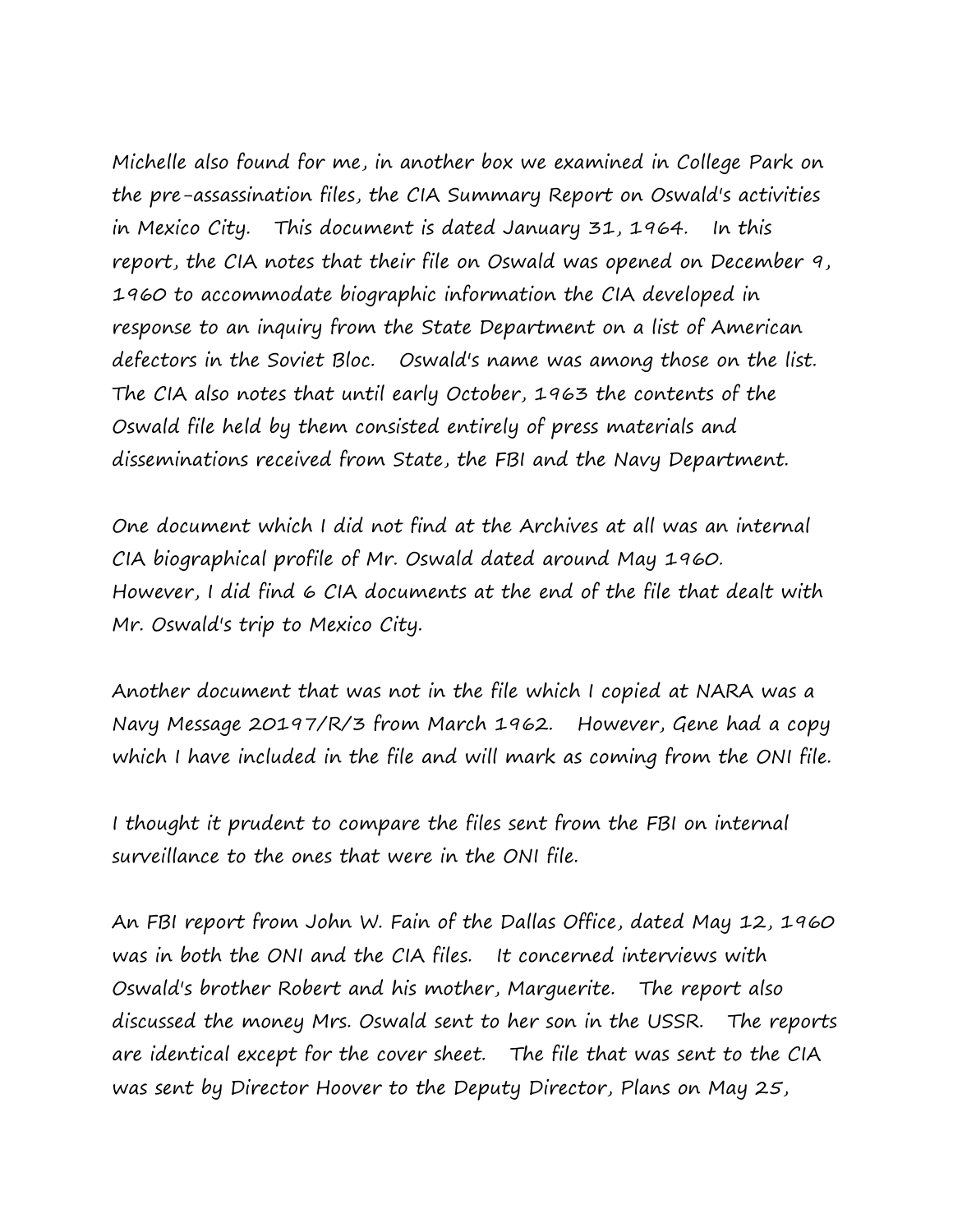## 1960. The number in the CIA Memo to Rankin was DBF 49478.

There was one report sent to the Deputy Director, Plans from the FBI on July 13, 1961 that was not in the ONI file. The copy of the file, DFB 82181, was a poor copy and in many parts illegible. I believe that some of the early pages do not flow together, I am not sure about the order, and one page may be missing. It is a Fain memo dated 7/3/61. The number in the CIA Memo to Rankin was DFB 82181.

Another FBI report from John Fain of the Dallas Office, dated 8/30/62 was in both the ONI and CIA files. It was sent over to the Deputy Director, Plans at CIA on September 7, 1962. The file matches up the same from both the ONI and CIA sources. The file dealt with an FBI interview of Mr. Oswald. Oswald was interviewed about the contact he made with the Soviet Embassy which he says was to notify them of his wife's current address. The interview also dealt with his time in the Soviet Union. The number in the CIA Memo to Rankin was DBA 20883.

One FBI report in both the ONI and CIA files was not totally identical. The report from the CIA files did not have a cover page saying when it was sent over from the CIA, did not have a title page and did not have an appendix that discussed the Fair Play for Cuba Committee. Otherwise, the text was identical. The report was written by James Hasty of the Dallas office on 9/10/63. The number in the CIA Memo to Rankin was DBA 51407.

Another document in both the ONI and CIA files was a letterhead memorandum from the FBI dated 9/24/63 at New Orleans. It was sent to the CIA on November 8,1963. It dealt with the passing out of leaflets by Oswald on August 9 and his claim that he was doing so as a member of the "Fair Play for Cuba Committee." There is no author's name on the